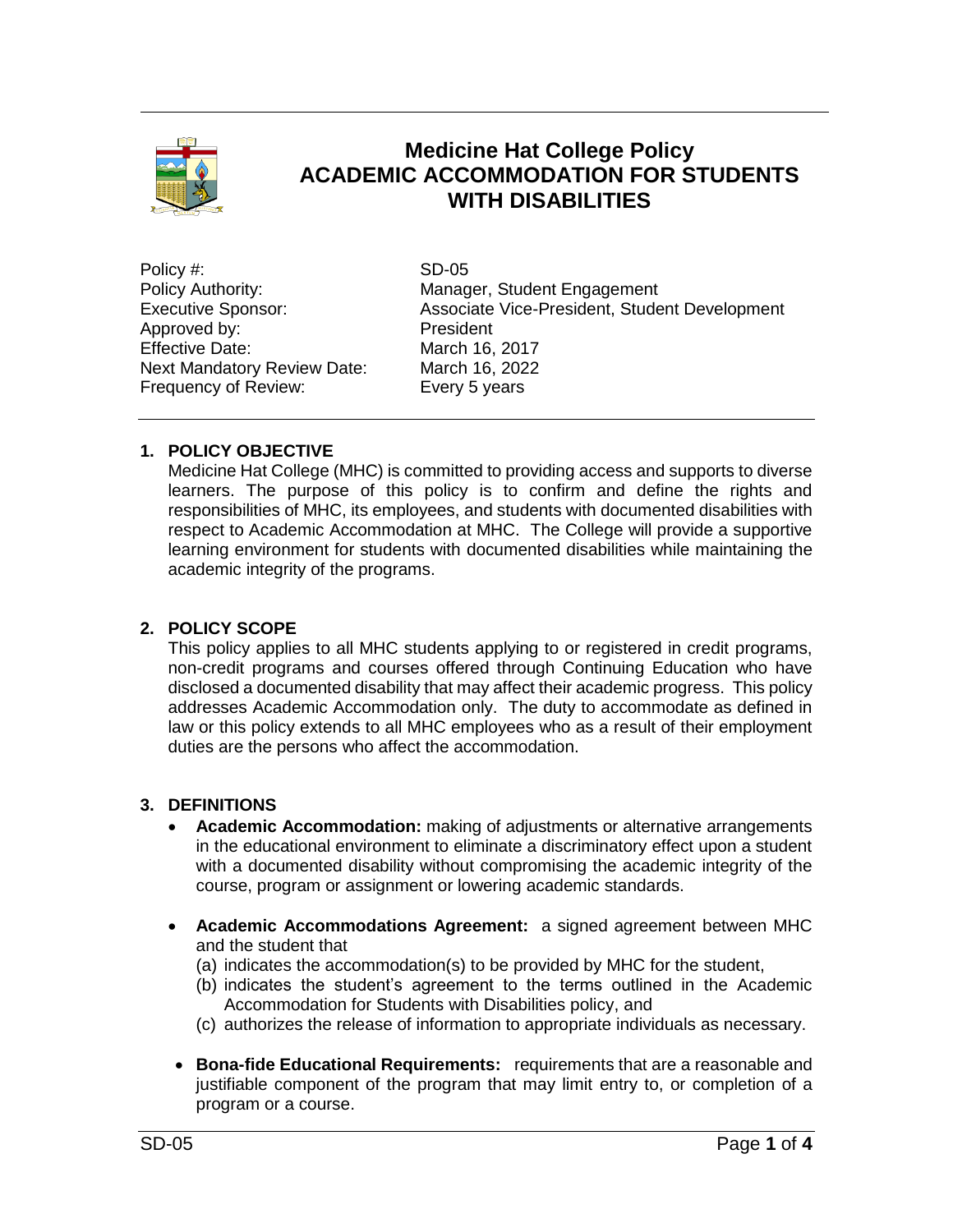They include the admission, progression and graduation requirements that are essential to maintaining the academic integrity of a program, including those necessary for students to acquire and demonstrate essential skills and knowledge.

- **Disability:** is defined by the *Alberta Human Rights Act* as any degree of physical disability, infirmity, malformation or disfigurement (permanent or temporary) that is caused by bodily injury, birth defect or illness or any mental disorder, developmental disorder or learning disorder, regardless of the cause or duration of the disorder.
- **Documented Disability:** a disability as defined herein, which has been verified by a relevant certified professional (qualified medical professional or registered psychologist) indicating that the disability is current.
- **Documentation:** a report signed and dated by a qualified medical professional or registered psychologist qualified to diagnose. It will be current and include a clear diagnosis and describe how the disability, and treatment if applicable, impacts the individual's functioning in an academic setting.
- **Duty to Accommodate:** the legal duty to accommodate a person's needs based on a protected ground (as defined by the *Alberta Human Rights Act*) to eliminate discriminatory effects upon students with disabilities.
- **Employee:** any person who is employed by MHC or who provides services to MHC under an employment contract.
- **Faculty:** an academic staff member employed by the College pursuant to the *Post-secondary Learning Act.*
- **Student:** any person enrolled in study at MHC.
- **Undue Hardship:** the point of accommodation that creates onerous conditions for the employer or service provider that could deem the accommodation to be unreasonable. This includes but is not limited to
	- (a) the added financial cost of accommodation hurts the viability of the service, program or MHC as a whole;
	- (b) health and safety concerns for the student seeking accommodation or for persons who might be affected by the accommodation including but not limited to staff and other students;
	- (c) interference with the opportunity of other students to achieve their academic goals; and
	- (d) the nature of the student's disability disallows them from attaining the bonafide educational requirements or occupational requirements for the field of work connected to the program.

# **4. PRINCIPLES**

4.1. MHC recognizes its legal obligation to accommodate students with a documented disability.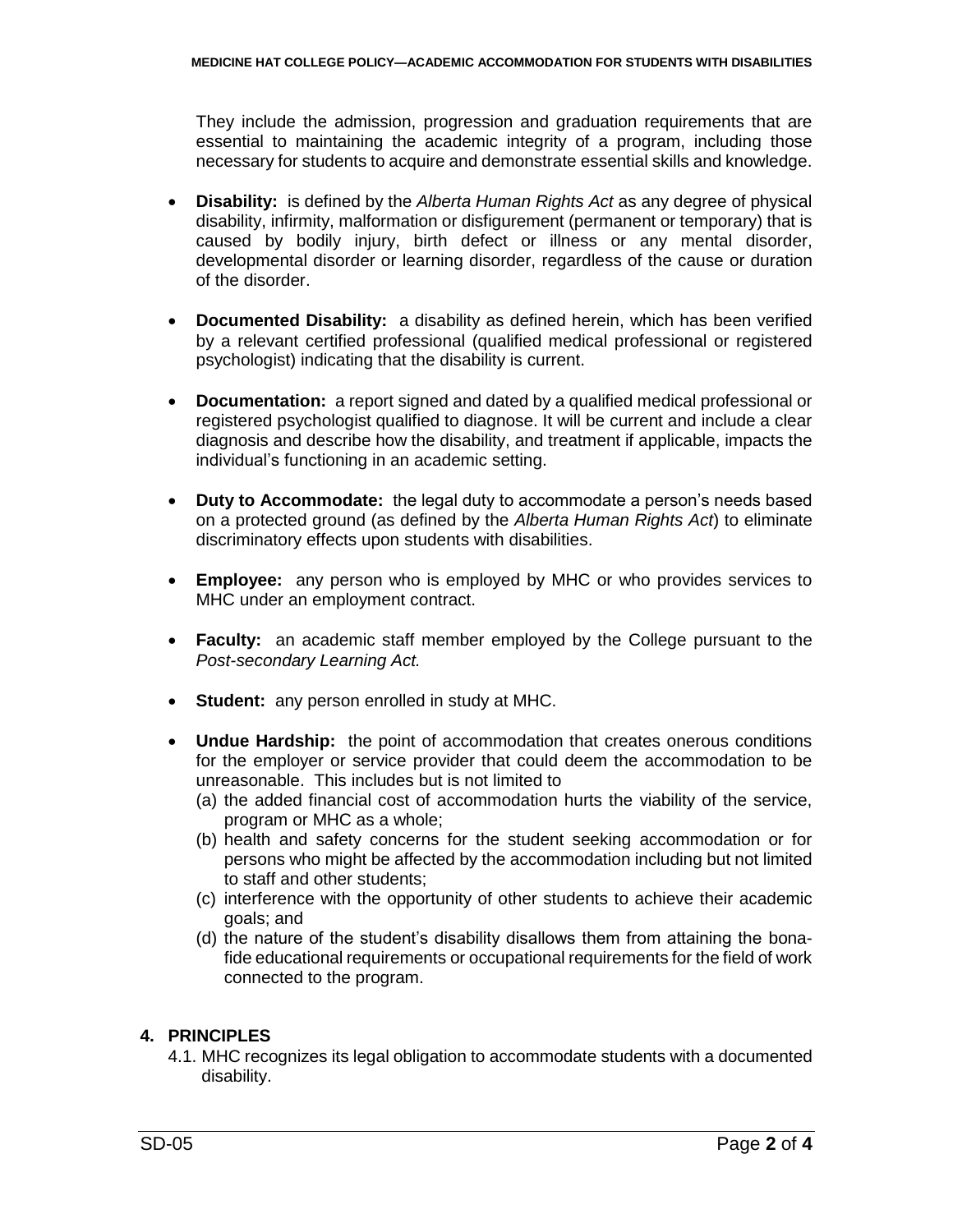- 4.2. MHC undertakes to accommodate students with documented disabilities up to the point of undue hardship on MHC. Any decision by MHC not to accommodate at all, or only in part will be reasonable and justifiable.
- 4.3. MHC will make reasonable efforts to ensure that each of its employees support Academic Accommodation for students with documented disabilities in accordance with applicable law and this policy. MHC cannot dictate levels of accommodation provided by third party affiliates of MHC but undertakes to negotiate with such parties to arrive at an agreeable accommodation plan for the student consistent with law and this policy.
- 4.4. Students with documented disabilities and MHC have a duty to develop a successful Academic Accommodation Agreement.
- 4.5. The provision of Academic Accommodation shall not lower the academic standards of MHC. Academic Accommodation shall not remove the need for evaluation and the need to meet essential learning outcomes.
- 4.6. MHC where possible and where it can do so without compromising its academic standards, will adjust program/course loads, course requirements, examination procedures, timelines for completion or any other academic requirements to permit students with documented disabilities to complete their courses/programs.
- 4.7. The determination of any modification or accommodation is a shared responsibility. To determine the appropriate level of accommodation, consultation will take place with the student and the appropriate academic and student development personnel.
- 4.8. MHC is committed to maintaining confidentiality of the student in accordance with MHC policies and its legal obligations. (Data on the types of disabilities experienced by students is reported for statistical and government reporting purposes only. Personal identifying information is not provided and any information relating to the student is kept confidential).

### **5. RESPONSIBILITIES**

- 5.1 **Students** will
	- (a) follow the MHC Academic Accommodation for Students with Disabilities Procedure (PR-SD-05-01) to access specific service and academic accommodations,
	- (b) pursue their studies with diligence and accept responsibility for their role in achieving course and program outcomes, and
	- (c) engage in a dialogue with the appropriate faculty/instructional staff and Accessibility Services regarding any concerns with the recommended accommodations.